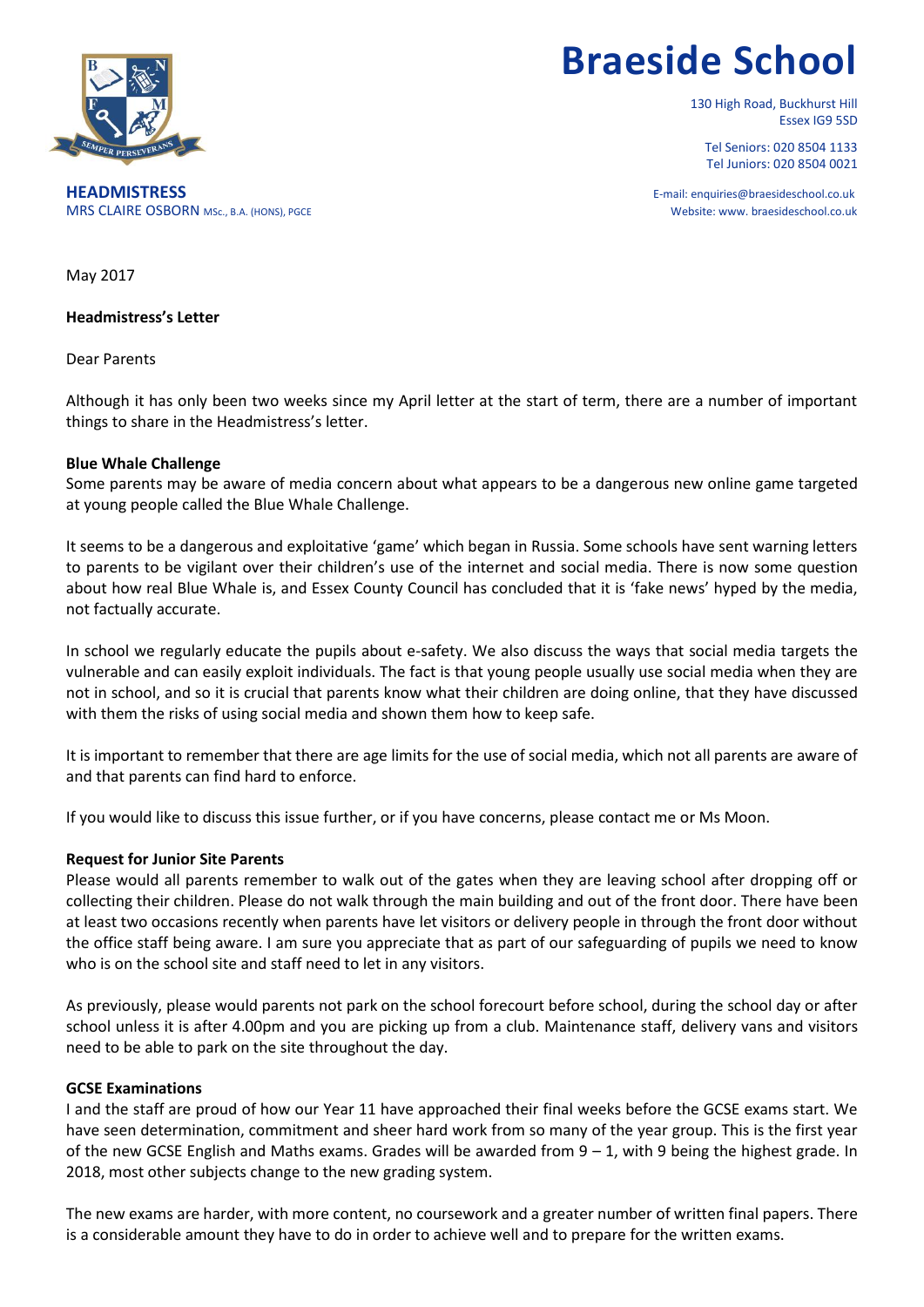I hope our pupils feel well-prepared and positive as their exams start. I wish them well; the staff are all behind them and I look forward to sharing the good news of their results in August.

# **Year 11 Prefect Team**

This year we have reviewed the way the prefect team is selected and the roles that the prefect team has in school. For the first time, pupils in Year 10 have written to apply for a position on the team and they will have an interview with me and Ms Moon to discuss the roles. There are role descriptions and pupils will have a chance to see what each responsibility entails. We will be announcing the new Prefect Team, which includes Head Girl, House Captains and Senior Prefects, on Speech Day.

## **ISA Regional Athletics Friday 12 May**

The ISA regional athletics competition takes place on Friday 12 May. The PE department is taking a selection of junior and senior pupils to represent the school in Bedford. It is an exciting event, with hundreds of competitors. There are over 60 ISA schools in our region, in fact we are the largest region nationally, so this give pupils the opportunity to compete in a large venue with pupils from many other independent schools.

Winners in each category then take part in the national athletics finals in Birmingham on Monday 19th June at the Alexander Stadium. Over the years the Oak-Tree Group has had many pupils selected for Nationals, which is an excellent achievement. This year I have been invited by ISA to present the medals, so I am looking forward to the chance of presenting a medal to one of our own pupils.

## **Sports Day Wednesday 21 June**

I am sorry that I confused a number of parents in my last letter by asking you to use sun cream and provide a sun hat for your child at sports day. However, as previously, we are using the smaller inside track at Lee Valley for our event and so these precautions are not necessary.

The Sports Day is in the afternoon and involves all the children from Kindergarten upwards this year.

### **Clubs from September**

We have reviewed the clubs offered this year. The popular clubs like craft, drama and dance will continue in September but we will no longer be offering the Mad Science Club or Multi-Sports. The PE department will be offering additional after school sports club on the junior site, as well as clubs on the senior site.

### **New School Website**

Our new website has now been launched and can be accessed as usual through [www.braesideschool.co.uk.](http://www.braesideschool.co.uk/) The site has been given a fresh, modern look that should help when looking for the latest news items, policies and general information. The App will be next, so watch this space.

### **Staff News**

Mrs Wallman is leaving Braeside at the end of this academic year. We are grateful for all the work she has done with Year 1 this year. I am delighted to have appointed Mrs Alice Satwick to join the junior team teaching Year 1 from September. She will spend the day in school on Moving Up Day so that the children and parents can meet her. She comes to us following four years' experience teaching at Brooklands School in Cheshunt.

| <b>Dates for the Diary</b> |                                                               |
|----------------------------|---------------------------------------------------------------|
| Weds 10 May                | <b>FOBS Meeting</b>                                           |
| Weds 10 & Thurs 11 May     | <b>GCSE Art Practical Exam</b>                                |
| Thurs 11 May               | Year 10 Drama Workshop (at Normanhurst)                       |
| Fri 12 May                 | ISA Regional Athletics U9 upwards (Bedford Athletics Stadium) |
| Fri 12 May                 | Year 11 last day on normal timetable before study leave       |
| Mon 15 May                 | <b>First Written GCSE Summer Examination</b>                  |
| Thurs 18 May               | Year 8 HPV1 Vaccinations & Year 9 HPV 2 Vaccinations          |
| Thurs 18 May               | Junior Peri Music Concert                                     |
| Fri 19 May                 | Year 5 Class Assembly                                         |